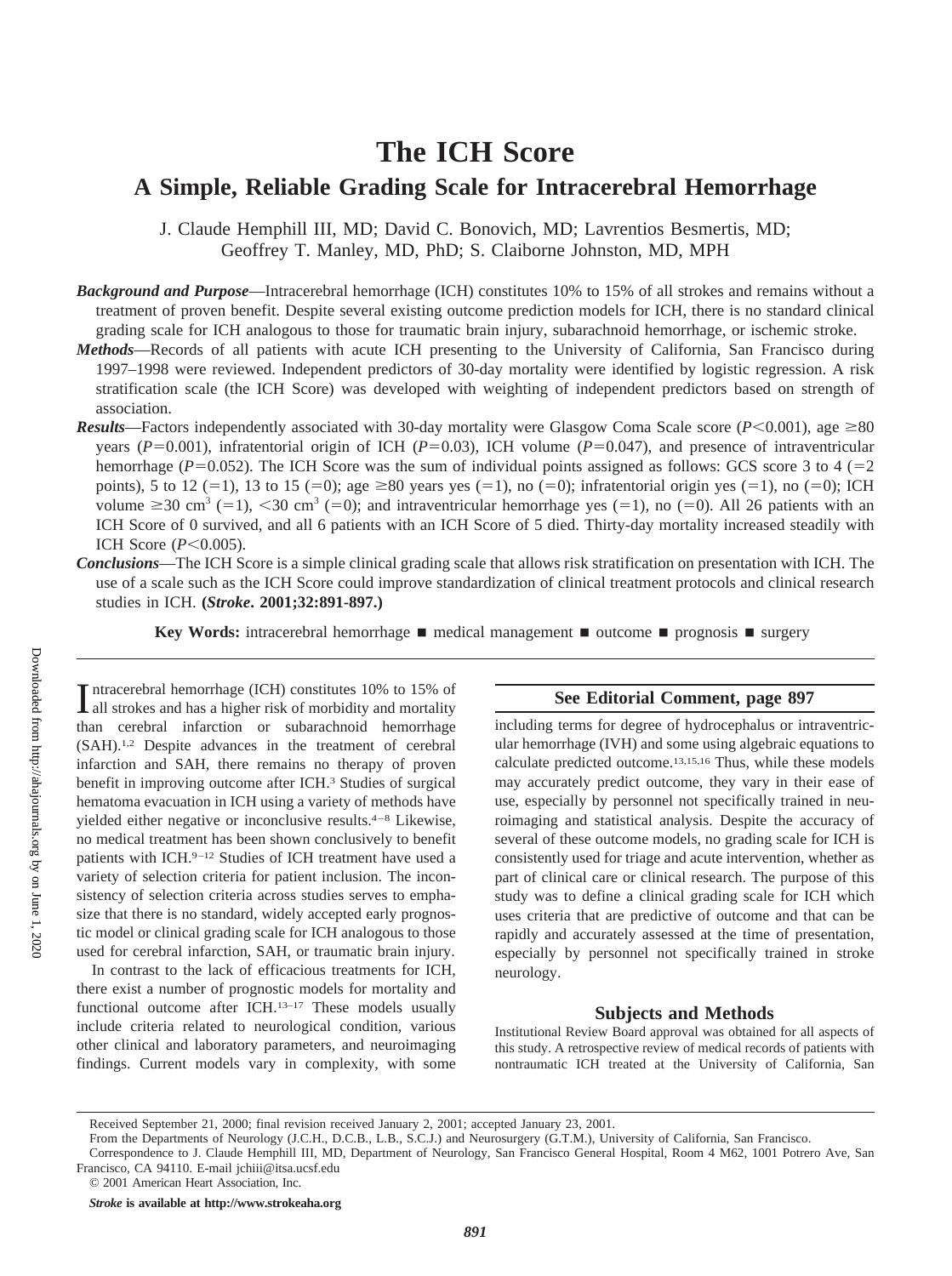Francisco (UCSF) was undertaken. We included ICH patients treated at the 2 campuses of UCSF that receive acute ICH patients, Moffitt-Long Hospital and San Francisco General Hospital. A list of patients was generated by searching hospital discharge databases for *International Classification of Diseases, Ninth Revision, Clinical Modification* diagnosis code 431 (ICH), as well as by searching databases of the neurology and neurosurgery services. Since the purpose of this study was to develop prognostic criteria for use at the time of first evaluation, patients were only included if they presented to the emergency department at either Moffitt-Long or San Francisco General Hospital for initial evaluation of their ICH. Patients who were transferred from an outside clinic or hospital were not included because these patients would not have been candidates for acute intervention at UCSF.

All variables used for outcome model development were abstracted from data available at the time of initial ICH evaluation. Pulse pressure (defined as systolic blood pressure minus diastolic blood pressure), Glasgow Coma Scale (GCS) score, presence of IVH, and ICH volume were recorded because these are components of previously validated ICH outcome models<sup>13,14</sup> and can be accurately assessed by personnel without extensive training in stroke neurology.18,19 The first blood pressure recorded after hospital arrival was used to determine pulse pressure. The GCS score at the time of transfer from the emergency department (to intensive care unit, operating room, or hospital ward) was used because this is the point at which initial acute intervention would be considered. GCS scores recorded in the medical record were verified against the concurrent documented neurological examination to ensure accuracy of GCS assessment; when the GCS score was not specifically recorded in the medical record, it was calculated from the neurological examination.14 ICH hematoma volume was measured on the initial head CT scan with the use of the *ABC*/2 method, in which *A* is the greatest diameter on the largest hemorrhage slice, *B* is the diameter perpendicular to *A*, and *C* is the approximate number of axial slices with hemorrhage multiplied by the slice thickness.<sup>19</sup> The presence or absence of IVH was also noted on initial head CT. Other recorded parameters included sex, age, site of ICH, presumed cause (assessed as impression of the attending physician of record at the time of death or hospital discharge), and first serum glucose level obtained after emergency department arrival. Two parameters related to in-hospital treatment (whether external ventricular drain [EVD] placement or surgical hematoma evacuation was undertaken) were also recorded. Outcome was assessed as mortality at 30 days after ICH. For patients in whom 30-day outcome was not available from medical records  $(n=31)$ , Internet-based mortality records (California Death Records; Social Security Death Index) were searched. Patients who were alive at hospital discharge and did not have a recorded date of death in any of these records were assumed to have been alive at 30 days after ICH.

For univariate analyses, overall frequencies or mean $\pm$ SD values of specific parameters (as appropriate) were compared by  $\chi^2$  statistics for dichotomous variables. GCS, ICH volume, serum glucose level, and pulse pressure were considered continuous variables, with sex, site of ICH, presumed cause, and IVH as categorical variables. Because age was only associated with outcome for patients aged  $\geq$ 80 years (patients aged <80, *P*=0.41), age was considered a dichotomous categorical variable with a cut point at 80 years. Student's *t* test was used to compare continuous variables, and the Wilcoxon rank sum test was used for categorical variables.

Outcome models were developed for cohorts including all ICH patients and subgroups of infratentorial and supratentorial patients, with 30-day mortality as the dependent variable. Multivariate logistic regression analyses were performed, initially including all potential predictor variables in the model, with stepwise elimination of variables not contributing to the model  $(P>0.10)$ . Independent variables assessed in univariate and multivariate analysis included GCS, ICH volume, IVH, pulse pressure, age  $\geq 80$  years at ICH, supratentorial versus infratentorial origin, sex, and serum glucose level. First-order interaction terms were tested in the final model.

An outcome risk stratification scale (the ICH Score) was developed with the use of variables associated with 30-day mortality in the all-patients model, with weighting based on the strength of independent association of the specified parameter. Cut points of variables were chosen to produce a simple and intuitive model and to incorporate values similar to those used in prior reports.13,14 Cuzick's nonparametric test of trend was used to assess association of the ICH Score with 30-day mortality.20 Statistical analysis was performed with SPSS (version 10.0) and Stata (version 5.0), and  $P < 0.05$  was considered statistically significant.

#### **Results**

Of 161 patients who presented to UCSF with ICH between January 1, 1997, and December 31, 1998, complete information was available in 152 patients, who formed the cohort for data analysis. Overall 30-day mortality was  $45\%$  (n=68). Mean age at ICH was  $66±15$  years (range, 22 to 91 years), and mean GCS score on admission was  $10\pm4$  (range, 3 to 15). Mean ICH volume on initial CT scan was  $27\pm27$  cm<sup>3</sup> (range, 1 to 124 cm<sup>3</sup>), and mean pulse pressure on hospital arrival was  $92\pm28$  mm Hg (range, 29 to 166 mm Hg). Serum glucose level was obtained in 147 patients, with a mean of  $155\pm55$  mg/dL (range, 51 to 378 mg/dL). Sites of ICH origin and presumed causes were distributed among the UCSF ICH cohort in a manner similar to that previously described for other series of ICH patients (Table 1).1,14 In univariate analysis, GCS score  $(P<0.001)$ , ICH volume  $(P<0.001)$ , serum glucose level ( $P \le 0.001$ ), age  $\ge 80$  years, and presence of IVH were all associated with 30-day mortality. Pulse pressure  $(P=0.25)$ , ICH location, sex, and presumed cause were not associated with outcome.

Outcome prediction models for the UCSF ICH cohort were developed for the subsets of supratentorial and infratentorial ICH patients as well as for the entire group of all ICH patients. The purpose of this was to assess whether different characteristics were predictive of outcome for these different sites of ICH origin and whether all ICH patients could be considered in a single risk stratification scale or whether infratentorial and supratentorial ICH require separate outcome prediction tools. Table 2 summarizes these outcome prediction models, which in turn form the basis for the ICH Score.

For the group of supratentorial ICH patients, GCS score, age  $\geq$ 80 years, and ICH volume were independent predictors of outcome, with GCS score being most strongly associated with outcome. For the group of infratentorial ICH patients, only GCS score was a statistically significant independent predictor of outcome, although there was a strong trend for IVH. ICH volume was not a statistically significant predictor of outcome  $(P=0.21)$  in infratentorial ICH patients. In both groups, sex, pulse pressure, and serum glucose level were not statistically significant independent outcome predictors. For the group of all ICH patients, GCS score, age  $\geq 80$  years, ICH volume, IVH, and infratentorial ICH origin were all strong predictors of outcome. Once again, sex, pulse pressure, and serum glucose level were not predictive of 30-day mortality.

Neither of the 2 treatment parameters assessed (EVD placement and surgical hematoma evacuation) was associated with outcome in univariate analysis. Additionally, when EVD placement and surgical hematoma evacuation were tested in the final outcome prediction models, neither parameter was independently associated with 30-day mortality. This was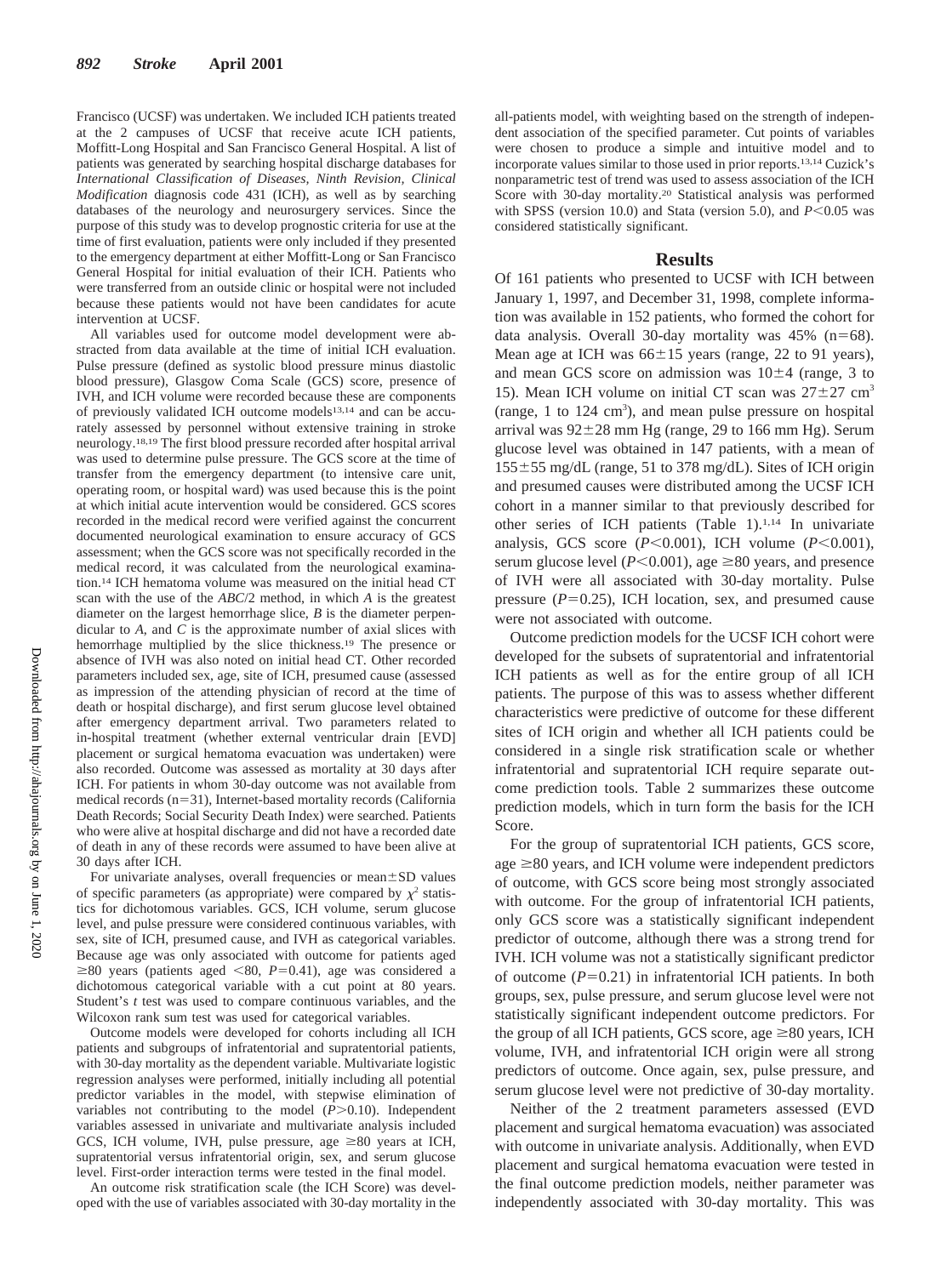|                                 |          | 30-day           |         |
|---------------------------------|----------|------------------|---------|
|                                 | $n$ (%)  | Mortality, n (%) | P       |
| Sex                             |          |                  |         |
| Male                            | 80 (53)  | 34 (43)          | 0.56    |
| Female                          | 72 (47)  | 34 (47)          |         |
| Location 1                      |          |                  |         |
| Supratentorial                  | 122 (80) | 52 (43)          | 0.29    |
| Infratentorial                  | 30(20)   | 16(53)           |         |
| Location 2                      |          |                  |         |
| Basal ganglia                   | 51(34)   | 23(45)           | 0.67    |
| Lobar                           | 38(25)   | 17(45)           |         |
| <b>Thalamus</b>                 | 33(22)   | 12 (36)          |         |
| Cerebellum                      | 15(10)   | 7(47)            |         |
| Pons                            | 15(10)   | 9(60)            |         |
| Presumed cause                  |          |                  |         |
| Hypertension                    | 111 (73) | 48 (43)          | 0.96    |
| Amyloid                         | 13(9)    | 6(46)            |         |
| <b>Illicit drugs</b>            | 11 (7)   | 6(55)            |         |
| <b>Underlying lesion</b>        | 9(6)     | 4(44)            |         |
| <b>Other</b>                    | 8(5)     | 4(50)            |         |
| Presence of IVH                 |          |                  |         |
| Yes                             | 84 (55)  | 55 (66)          | < 0.001 |
| N <sub>0</sub>                  | 68 (45)  | 13 (19)          |         |
| Age $\geq 80$ y                 |          |                  |         |
| <b>Yes</b>                      | 33(22)   | 22 (67)          | 0.004   |
| No                              | 119 (78) | 46 (39)          |         |
| Surgical hematoma<br>evacuation |          |                  |         |
| Yes                             | 19 (13)  | 8 (42)           | 0.81    |
| No                              | 133 (87) | 60 (45)          |         |
| EVD placement                   |          |                  |         |
| Yes                             | 20(13)   | 9(45)            | 0.98    |
| Nο                              | 132 (87) | 59 (45)          |         |
|                                 |          |                  |         |

**TABLE 1. Univariate Analysis of Characteristics of UCSF ICH Cohort (n=152)** 

true for the group of all ICH patients as well as for the supratentorial and infratentorial patient groups individually.

#### **The ICH Score**

An outcome risk stratification scale (the ICH Score) was developed from the logistic regression model for all ICH patients. The 5 characteristics determined to be independent predictors of 30-day mortality (and therefore included in the logistic regression model) were each assigned points on the basis of the strength of association with outcome. The total ICH Score is the sum of the points of the various characteristics. Table 3 indicates the specific point assignments used in calculating the ICH Score. Because GCS score was most strongly associated with outcome, it was given the most weight in the scale. The GCS was divided into 3 subgroups (GCS scores of 3 to 4, 5 to 12, and 13 to 15) to more accurately reflect the very strong influence of GCS score on outcome. Of note, in the UCSF ICH cohort, only 1 of 35

#### **TABLE 2. Multivariate Analysis of Significant Independent Predictors of 30-Day Mortality After ICH**

|                               | <b>Odds Ratio</b>    |         |
|-------------------------------|----------------------|---------|
| Patient Characteristic        | $(95% \text{ Cl})$   | P       |
| Supratentorial only $(n=122)$ |                      |         |
| GCS                           | $0.69(0.58 - 0.82)$  | < 0.001 |
| Age $(\geq 80 \text{ y})$     | $9.55(2.40 - 38.07)$ | 0.001   |
| ICH volume                    | $1.40(1.06 - 1.84)$  | 0.017   |
| Infratentorial only $(n=30)$  |                      |         |
| GCS                           | $0.64(0.46 - 0.88)$  | 0.007   |
| <b>IVH</b>                    | 10.52 (0.84-131.19)  | 0.067   |
| All ICH patients $(n=152)$    |                      |         |
| GCS                           | $0.69(0.59 - 0.80)$  | < 0.001 |
| Age $(\geq 80 \text{ y})$     | $9.84(2.58 - 37.47)$ | 0.001   |
| Infratentorial                | 4.24 (1.15–15.65)    | 0.030   |
| <b>IVH</b>                    | $2.97(0.99 - 8.92)$  | 0.052   |
| ICH Volume                    | $1.31(1.00 - 1.71)$  | 0.047   |

Odds ratio is expressed per point on the GCS score and per 10 cm<sup>3</sup> of ICH volume.

patients with a presenting GCS score of 3 or 4 survived to 30 days, and only 5 of 60 patients with a presenting GCS score of 13 to 15 died, whereas 29 of 57 patients with a GCS score of 5 to 12 died within 30 days. Age  $\geq$ 80 years was also very strongly associated with 30-day mortality. Because age in the prediction models was dichotomized around the cut point of 80 years and was not associated with outcome in the infratentorial group of patients, only 1 point was assigned for patients aged  $\geq$ 80 years. IVH, infratentorial ICH origin, and ICH volume all had relatively similar strengths of outcome

#### **TABLE 3. Determination of the ICH Score**

| Component                    | ICH Score Points |  |
|------------------------------|------------------|--|
| <b>GCS</b> score             |                  |  |
| $3 - 4$                      | 2                |  |
| $5 - 12$                     | 1                |  |
| $13 - 15$                    | 0                |  |
| ICH volume, cm <sup>3</sup>  |                  |  |
| $\geq 30$                    | 1                |  |
| $<$ 30                       | 0                |  |
| <b>IVH</b>                   |                  |  |
| Yes                          | 1                |  |
| No                           | $\theta$         |  |
| Infratentorial origin of ICH |                  |  |
| Yes                          | 1                |  |
| No                           | 0                |  |
| Age, y                       |                  |  |
| $\geq 80$                    | 1                |  |
| < 80                         | $\theta$         |  |
|                              |                  |  |
| <b>Total ICH Score</b>       | $0 - 6$          |  |

GCS score indicates GCS score on initial presentation (or after resuscitation); ICH volume, volume on initial CT calculated using ABC/2 method; and IVH, presence of any IVH on initial CT.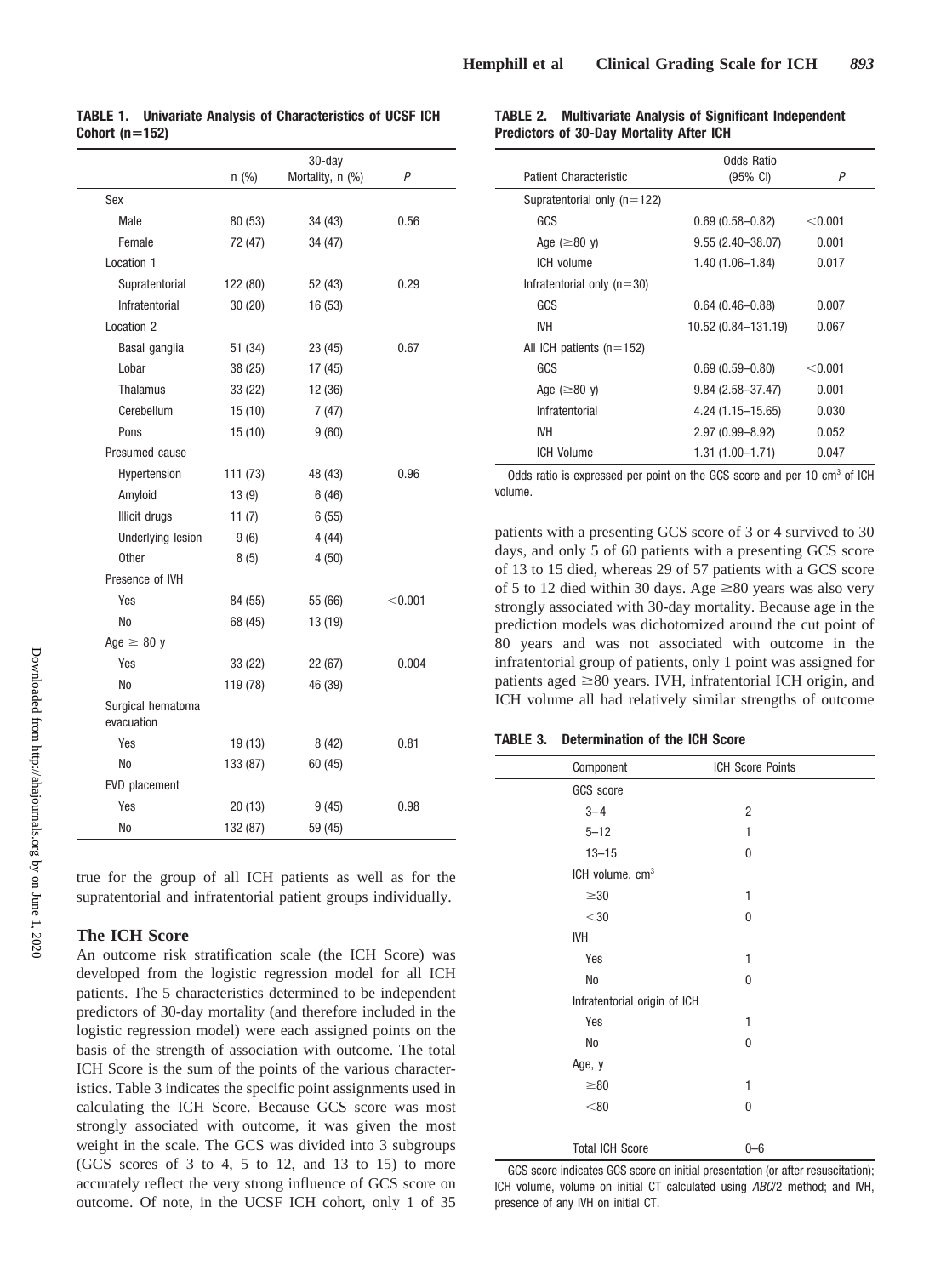

The ICH Score and 30-day mortality. Thirty-day mortality increases as ICH Score increases. No patient with an ICH Score of 0 died. All patients with an ICH Score of 5 died. No patient in the UCSF ICH cohort had an ICH Score of 6, although this would be expected to be associated with mortality.

association and were therefore weighted the same in the ICH Score. IVH and infratentorial ICH origin are dichotomous variables with points assigned when present. ICH volume was dichotomized to  $\leq 30$  and  $\geq 30$  cm<sup>3</sup>. Thirty cubic centimeters was chosen because it represented a cut point for increased mortality in the UCSF ICH cohort, is easy to remember, and is similar to ICH volume cut points used in prior models.<sup>13,14</sup> Furthermore, no patient with infratentorial ICH origin in the UCSF ICH cohort had a hematoma volume  $\geq 30$  cm<sup>3</sup>. Additional points were not assigned for larger hematomas  $(eg, >60 \text{ cm}^3)$  because, when tested, this did not improve the accuracy of the ICH Score and would have represented equal weighting with the GCS score, which was not justified on the basis of strength of outcome association in the logistic regression model.

The ICH Score was an accurate predictor of outcome assessed as 30-day mortality (Figure). The range of ICH Scores was 0 to 5, and ICH Scores from the cohort were distributed among the various categories. Each increase in the ICH Score was associated with a progressive increase in 30-day mortality  $(P<0.005$  for trend). This was evident in the entire cohort of ICH patients, as well as when patients were divided into supratentorial and infratentorial subgroups  $(P<0.005$  for both subgroups), suggesting that the ICH Score is an applicable risk stratification tool to all ICH patients, not just a particular subgroup. No patient with an ICH Score of 0 died, whereas all patients with an ICH Score of 5 died. Thirty-day mortality rates for patients with ICH Scores of 1, 2, 3, and 4 were 13%, 26%, 72%, and 97%, respectively. No patient in the UCSF ICH cohort had an ICH Score of 6 because no patient with an infratentorial ICH had a hematoma volume  $\geq$  30 cm<sup>3</sup>. However, given that no patient with an ICH Score of 5 survived, an ICH Score of 6 would be expected to be associated with a very high risk of mortality.

#### **Discussion**

Clinical grading scales play an important role in the evaluation and management of patients with acute neurological disorders, especially traumatic brain injury and various types of stroke. Examples of widely used clinical grading scales include the GCS for traumatic brain injury (and other disorders), the Hunt-Hess and World Federation of Neurological Surgeons (WFNS) scales for aneurysmal SAH, the National Institutes of Health Stroke Scale (NIHSS) for ischemic stroke, and the Spetzler-Martin scale for arteriovenous malformations.21–25 However, despite the common occurrence and high morbidity of ICH, there remains no widely used clinical grading scale for ICH.

Clinical grading scales serve several valuable purposes that follow from the standardization of assessment afforded by these tools. While many grading scales are used for prognostication and treatment selection in neurological disease, the foremost purpose of these scales is to improve communication and consistency among healthcare providers. This, in fact, was the initial purpose behind the  $GCS<sup>21</sup>$  and has become a fundamental aspect of the clinical care of patients with traumatic brain injury (GCS), aneurysmal SAH (Hunt-Hess and WFNS), and ischemic stroke (NIHSS). From this standardized assessment has followed the ability to use these scales for risk stratification for treatment selection in clinical care and enrollment criteria for clinical research.

Several prognostic models for ICH have been previously developed and validated.13–16,26–28 These models have found several characteristics associated with outcome, as measured by mortality and functional outcome. Among these various characteristics, level of consciousness on hospital admission (often assessed as GCS score) and hematoma volume have usually been the most robust outcome predictors, with other factors, such as presence and amount of IVH, also associated with outcome in some models.13–16,28 A number of these models have been demonstrated as highly accurate in predicting long-term outcome, and this finding has led to the use of GCS score and ICH hematoma volume as enrollment criteria for various studies of intervention in ICH.7,8,29 However, several of these models use complex algebraic equations in outcome prediction, and none have been simplified into a standard clinical grading scale analogous to the GCS, NIHSS, Hunt-Hess, WFNS, or Spetzler-Martin scales. It is likely that this lack of a uniform ICH scale has contributed to variability in enrollment criteria for ICH studies as well as to heterogeneity in clinical ICH care.

To be generally applicable, a clinical grading scale must be simple enough to use without significant special training, statistical knowledge, or extensive time commitment. It also must be reliable in patient stratification and should be composed of elements that are associated with outcome and that would likely be assessed, in general, as part of routine clinical care. In essentially every clinical grading scale there exists a compromise between simplicity and accuracy of outcome prediction. To strike the appropriate balance between these 2 factors, the general purpose of the grading scale must be considered. The ICH Score is a clinical grading scale composed of factors related to a basic neurological examination (GCS), a baseline patient characteristic (age), and initial neuroimaging (ICH volume, IVH, infratentorial/supratentorial origin). The purpose of this grading scale is to provide a standard assessment tool that can be easily and rapidly determined at the time of ICH presentation by physicians without special training in stroke neurology and that will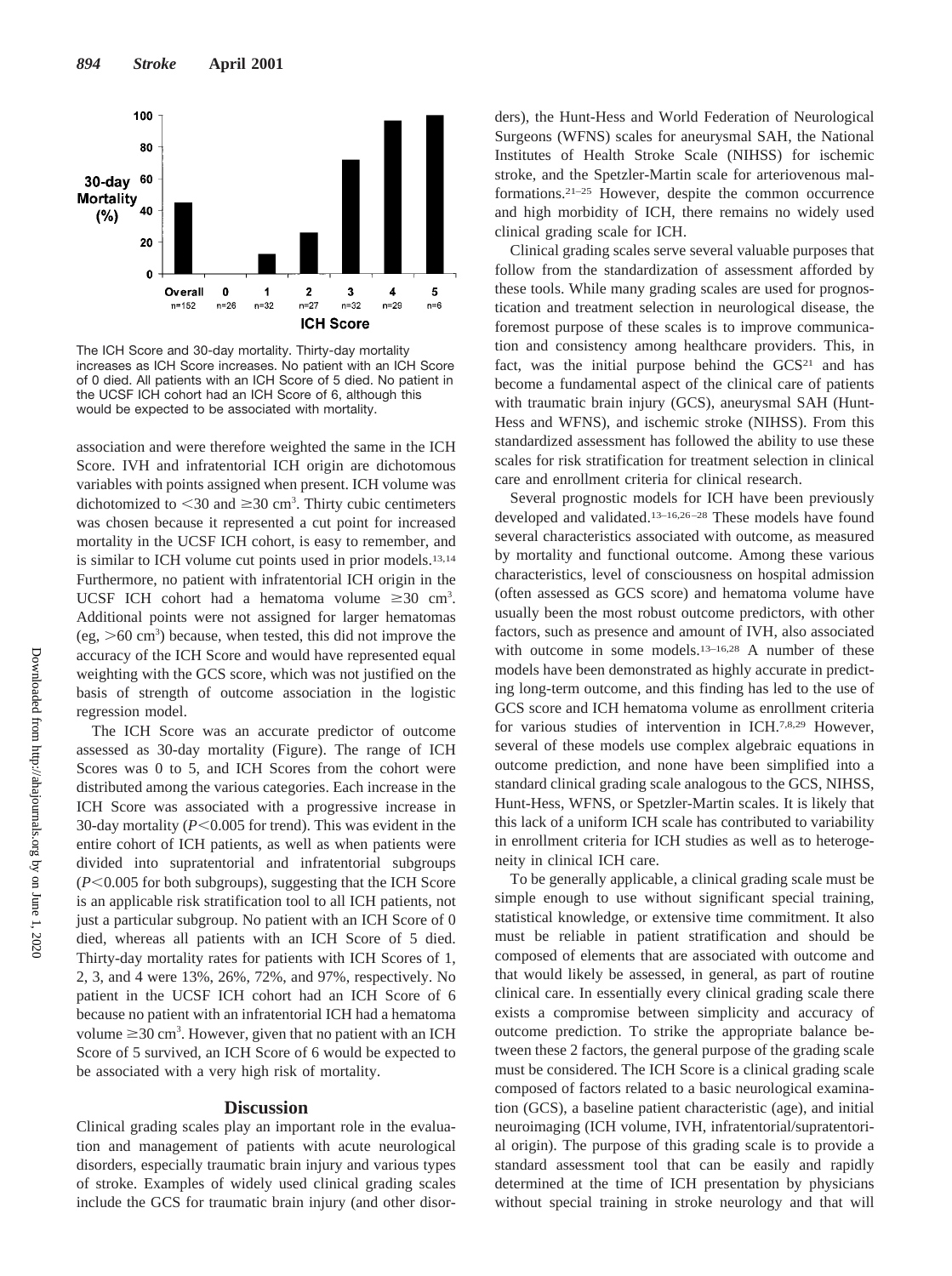allow consistency in communication and treatment selection in clinical care and clinical research.

Specific elements of the ICH Score deserve discussion. The GCS score is now a standard neurological assessment tool that is reproducible and reliable.18 It has been associated with ICH outcome in other prediction models, as it is in the UCSF ICH cohort.13–15,28 The unique element of the GCS component of the ICH Score compared with other ICH prediction models is the division of the scale into 3, not 2, subgroups. Most other prediction models have grouped patients into those with GCS score  $>8$  versus those  $\leq 8.13,14$ This assumes that the influence of level of consciousness on outcome is very similar for a patient with a GCS score of 8 and a patient with a GCS score of 3. This was not the case in the UCSF ICH cohort since patients with GCS scores of  $\leq 4$ did much worse than those with higher GCS scores regardless of other factors. In fact, this is being increasingly recognized in other diseases, such as traumatic brain injury, in which patients with GCS scores of 3 or 4 have been analyzed separately regarding outcome or are being considered for exclusion from certain clinical trials.30 Likewise, patients with GCS scores of  $\geq$ 13 tend toward much better long-term outcome, as in the UCSF ICH cohort. Because the GCS score is overwhelmingly the strongest outcome predictor in acute ICH, weighting this component of the ICH Score more than others is justified, and dividing it into these 3 groups is more clinically meaningful than dichotomizing toward the middle of the range of possible GCS scores (range, 3 to 15).

Age has been found to be an independent predictor of ICH outcome in some prior prediction models, while age has not been associated with outcome in others.13–15,28 In the UCSF ICH cohort, only very old age  $(\geq 80 \text{ years})$  was associated with 30-day mortality. The fact that age has been an inconsistent ICH outcome predictor among various models and may have its strongest influence among the group of very elderly patients suggests 2 possibilities. Either the very elderly sustain worse neurological injury from ICH irrespective of size or location, or overall medical care decisions in elderly patients are less aggressive even if ICH-related neurological injury is not as profound. In the UCSF ICH cohort, 3 elderly patients who would have been expected to survive their ICH on the basis of clinical neurological condition were provided hospice care because of concurrent medical problems such as dementia or newly diagnosed cancer. This care approach was not taken in any patients aged  $<$ 80 years. While age is not a component of other risk stratification scales such as the GCS, the Hunt-Hess or WFNS scales, the NIHSS, or the Spetzler-Martin scale, very old age is frequently among exclusion criteria for enrollment in various clinical studies of aggressive intervention in traumatic brain injury and stroke. Validation of the ICH Score on other patient populations will help to elucidate the impact of age on risk stratification after ICH and may help to delineate whether this influence is due to age-related ICH injury, differences in clinical care of the very elderly, or both.

ICH volume is consistently associated with outcome in ICH prediction models.13,14 Often ICH volume has been divided into 3 groups representing small, medium, and large hematoma size.13,14 While the specific volume cut points vary

depending on the specific model, small hematomas have often been considered as  $\leq 30$  cm<sup>3</sup> and large hematomas as >60 cm<sup>3</sup>.<sup>14</sup> While ICH volume is a component of the ICH Score, its association with outcome was not as strong as some other predictors. In fact, ICH volume was not an independent predictor for outcome in infratentorial hemorrhages. This may be because small hemorrhages in the brain stem or cerebellum may have catastrophic consequences, making location, not size, the more important predictor for infratentorial ICH. Additionally, while larger supratentorial ICH volumes were associated with increased mortality, the addition of a "large hematoma" group did not improve the model because patients with larger hematomas who died also had other predictors such as low GCS score, advanced age, or IVH that influenced outcome to a greater degree. This has practical implications for patient treatment in that we believe that the logistic regression model and ICH Score derived from the UCSF ICH cohort would not justify exclusion of a patient for treatment solely on the basis of a large hematoma in the absence of other poor outcome predictors such as low GCS score, advanced age, or IVH. Thus, the ICH volume component of the ICH Score is dichotomized to reflect the strength of association with outcome and weighted accordingly. Importantly, assessment of ICH volume by the *ABC*/2 method has been shown as accurate and with good interrater reliability.19

The presence of any IVH and infratentorial hemorrhage origin were the other factors independently associated with 30-day mortality in the UCSF ICH cohort and therefore included in the ICH Score. Both are easy to assess and are dichotomous variables. Undoubtedly, further characterization of the degree of IVH and IVH-associated hydrocephalus could provide additional prognostic information,<sup>16</sup> but these are also more subjective measures that are more complicated to assess and therefore were not included in this model. We believed that it was important to create a single model that would include all ICH and not limit the assessment to supratentorial ICH, as in some other models.<sup>13,15,16,27</sup> Including a term for infratentorial hemorrhage and selecting the cut point for ICH volume as previously described allowed this to be accomplished. Other factors may have prognostic value after ICH, such as medical comorbidities, changes on follow-up neuroimaging, and progression of neurological deficit. These were not included in the ICH Score because they are not readily assessable on initial ICH presentation or might require more complex medical judgments. Additionally, while serum glucose level was associated with 30-day mortality in univariate analysis, it was not independently associated with outcome in multivariate logistic regression analysis for any group (all patients, supratentorial only, or infratentorial only). Thus, any contribution to outcome prediction afforded by initial serum glucose level was taken into account by other factors that are independently associated with outcome and already components of the ICH Score. Whether hyperglycemia is injurious to the brain after ICH and deserves treatment is a separate issue not addressed by this study.

How might the ICH Score be used? Prognosis after ICH or other acute neurological disorders is often a fundamental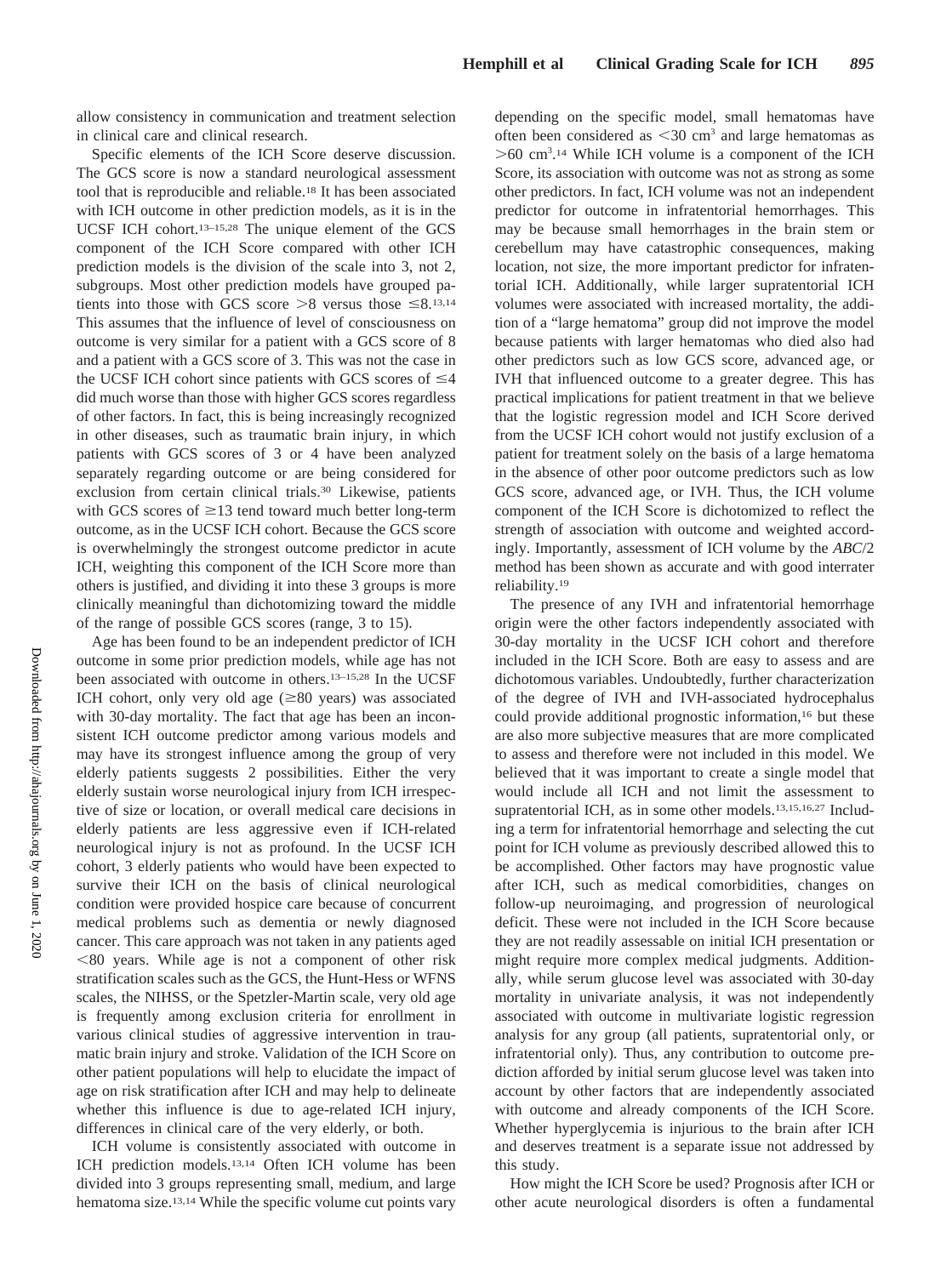question, and the various scales discussed above are often used to provide initial information regarding this. While prognostication is undoubtedly important to assess treatment benefits and risks and to provide patients and families with information regarding severity of illness, attempts to precisely prognosticate outcome may lead to inappropriate "selffulfilling prophecies." The ICH Score and other clinical grading scales are most appropriately used to provide a framework for clinical decision making and to provide reliable criteria for assessing efficacy of new treatments.31 Thus, a scale such as the ICH Score could be used as part of risk stratification for ICH treatment studies, but not as a precise predictor of outcome. However, before this should be considered, validation of the ICH Score on an independent data set, especially using functional outcome (such as modified Rankin Scale score) at a meaningful time point, such as 6 or 12 months, should be undertaken. Additionally, factors not represented in the ICH Score, such as location of ICH (eg, basal ganglia, cerebellum), time of onset, medical comorbidities, and patient or family treatment preferences, will always play an important role in selection of patients for clinical treatment or clinical research studies. Despite these issues, improved standardization of clinical assessment with the use of a grading scale such as the ICH Score is likely to provide more consistency in clinical care and clinical research for ICH, just as similar assessment scales have provided consistency in traumatic brain injury, aneurysmal SAH, and ischemic stroke. This in turn could provide an important step in developing new treatments for ICH, a disease with no current treatment of proven benefit.

#### **Acknowledgment**

This study was supported by National Institutes of Health/National Institute of Neurological Disorders and Stroke grant NS-02042 (Dr Johnston).

#### **References**

- 1. Caplan LR. Intracerebral haemorrhage. *Lancet*. 1992;339:656–658.
- 2. Broderick JP, Brott T, Tomsick T, Miller R, Huster G. Intracerebral hemorrhage more than twice as common as subarachnoid hemorrhage. *J Neurosurg*. 1993;78:188–191.
- 3. Broderick JP, Adams HP Jr, Barsan W, Feinberg W, Feldmann E, Grotta J, Kase C, Krieger D, Mayberg M, Tilley B, Zabramski JM, Zuccarello M. Guidelines for the management of spontaneous intracerebral hemorrhage: a statement for healthcare professionals from a special writing group of the Stroke Council, American Heart Association. *Stroke*. 1999; 30:905–915.
- 4. Auer LM, Deinsberger W, Niederkorn K, Gell G, Kleinert R, Schneider G, Holzer P, Bone G, Mokry M, Korner E, et al. Endoscopic surgery versus medical treatment for spontaneous intracerebral hematoma: a randomized study. *J Neurosurg*. 1989;70:530–535.
- 5. Juvela S, Heiskanen O, Poranen A, Valtonen S, Kuurne T, Kaste M, Troupp H. The treatment of spontaneous intracerebral hemorrhage: a prospective randomized trial of surgical and conservative treatment. *J Neurosurg*. 1989;70:755–758.
- 6. Batjer HH, Reisch JS, Allen BC, Plaizier LJ, Su CJ. Failure of surgery to improve outcome in hypertensive putaminal hemorrhage: a prospective randomized trial. *Arch Neurol*. 1990;47:1103–1106.
- 7. Morgenstern LB, Frankowski RF, Shedden P, Pasteur W, Grotta JC. Surgical Treatment for Intracerebral Hemorrhage (STICH): a singlecenter, randomized clinical trial. *Neurology*. 1998;51:1359–1363.
- 8. Zuccarello M, Brott T, Derex L, Kothari R, Sauerbeck L, Tew J, Van Loveren H, Yeh HS, Tomsick T, Pancioli A, Khoury J, Broderick J. Early surgical treatment for supratentorial intracerebral hemorrhage: a randomized feasibility study. *Stroke*. 1999;30:1833–1839.
- 9. Tellez H, Bauer RB. Dexamethasone as treatment in cerebrovascular disease, I: a controlled study in intracerebral hemorrhage. *Stroke*. 1973; 4:541–546.
- 10. Poungvarin N, Bhoopat W, Viriyavejakul A, Rodprasert P, Buranasiri P, Sukondhabhant S, Hensley MJ, Strom BL. Effects of dexamethasone in primary supratentorial intracerebral hemorrhage. *N Engl J Med*. 1987; 316:1229–1233.
- 11. Italian Acute Stroke Study Group. Haemodilution in acute stroke: results of the Italian haemodilution trial. *Lancet*. 1988;1:318–321.
- 12. Yu YL, Kumana CR, Lauder IJ, Cheung YK, Chan FL, Kou M, Chang CM, Cheung RT, Fong KY. Treatment of acute cerebral hemorrhage with intravenous glycerol: a double-blind, placebo-controlled, randomized trial. *Stroke*. 1992;23:967–971.
- 13. Tuhrim S, Dambrosia JM, Price TR, Mohr JP, Wolf PA, Hier DB, Kase CS. Intracerebral hemorrhage: external validation and extension of a model for prediction of 30-day survival. *Ann Neurol*. 1991;29:658–663.
- 14. Broderick JP, Brott TG, Duldner JE, Tomsick T, Huster G. Volume of intracerebral hemorrhage: a powerful and easy-to-use predictor of 30-day mortality. *Stroke*. 1993;24:987–993.
- 15. Lisk DR, Pasteur W, Rhoades H, Putnam RD, Grotta JC. Early presentation of hemispheric intracerebral hemorrhage: prediction of outcome and guidelines for treatment allocation. *Neurology*. 1994;44:133–139.
- 16. Tuhrim S, Horowitz DR, Sacher M, Godbold JH. Volume of ventricular blood is an important determinant of outcome in supratentorial intracerebral hemorrhage. *Crit Care Med*. 1999;27:617–621.
- 17. Qureshi AI, Bliwise DL, Bliwise NG, Akbar MS, Uzen G, Frankel MR. Rate of 24-hour blood pressure decline and mortality after spontaneous intracerebral hemorrhage: a retrospective analysis with a random effects regression model. *Crit Care Med*. 1999;27:480–485.
- 18. Juarez VJ, Lyons M. Interrater reliability of the Glasgow Coma Scale. *J Neurosci Nurs*. 1995;27:283–286.
- 19. Kothari RU, Brott T, Broderick JP, Barsan WG, Sauerbeck LR, Zuccarello M, Khoury J. The ABCs of measuring intracerebral hemorrhage volumes. *Stroke*. 1996;27:1304–1305.
- 20. Cuzick J. A Wilcoxon-type test for trend. *Stat Med*. 1985;4:87–90.
- 21. Teasdale G, Jennett B. Assessment of coma and impaired consciousness: a practical scale. *Lancet*. 1974;2:81–84.
- 22. Hunt WE, Hess RM. Surgical risk as related to time of intervention in the repair of intracranial aneurysms. *J Neurosurg*. 1968;28:14–20.
- 23. Report of World Federation of Neurological Surgeons Committee on a Universal Subarachnoid Hemorrhage Grading Scale. *J Neurosurg*. 1988; 68:985–986.
- 24. Brott T, Adams HP Jr, Olinger CP, Marler JR, Barsan WG, Biller J, Spilker J, Holleran R, Eberle R, Hertzberg V, et al. Measurements of acute cerebral infarction: a clinical examination scale. *Stroke*. 1989;20: 864–870.
- 25. Spetzler RF, Martin NA. A proposed grading system for arteriovenous malformations. *J Neurosurg*. 1986;65:476–483.
- 26. Tuhrim S, Horowitz DR, Sacher M, Godbold JH. Validation and comparison of models predicting survival following intracerebral hemorrhage. *Crit Care Med*. 1995;23:950–954.
- 27. Lampl Y, Gilad R, Eshel Y, Sarova-Pinhas I. Neurological and functional outcome in patients with supratentorial hemorrhages: a prospective study. *Stroke*. 1995;26:2249–2253.
- 28. Juvela S. Risk factors for impaired outcome after spontaneous intracerebral hemorrhage. *Arch Neurol*. 1995;52:1193–1200.
- 29. Montes JM, Wong JH, Fayad PB, Awad IA. Stereotactic computed tomographic-guided aspiration and thrombolysis of intracerebral hematoma: protocol and preliminary experience. *Stroke*. 2000;31: 834–840.
- 30. Marion DW, Penrod LE, Kelsey SF, Obrist WD, Kochanek PM, Palmer AM, Wisniewski SR, DeKosky ST. Treatment of traumatic brain injury with moderate hypothermia. *N Engl J Med*. 1997;336:540–546.
- 31. Johnston SC. Prognostication matters. *Muscle Nerve*. 2000;23:839–842.